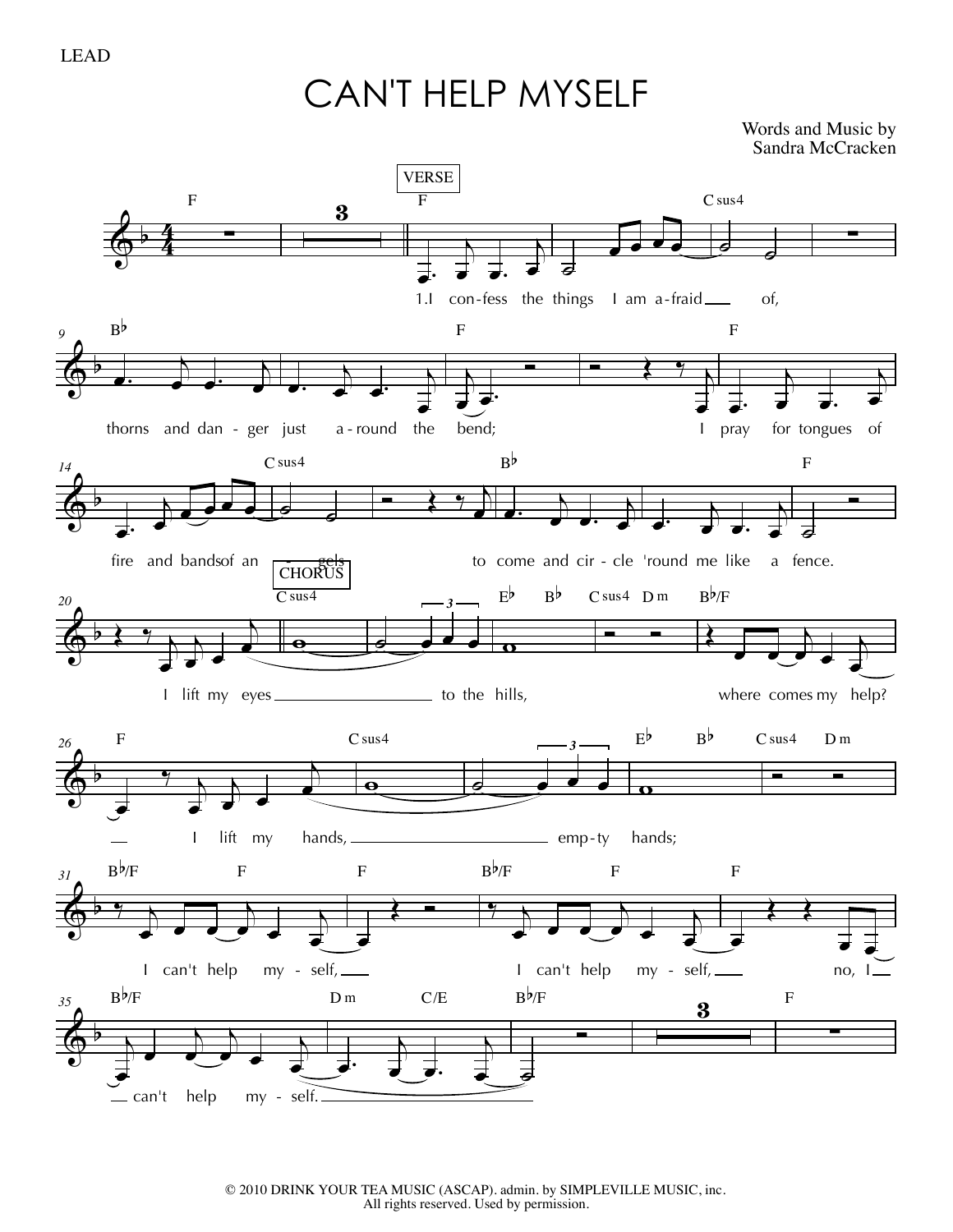

All rights reserved. Used by permission.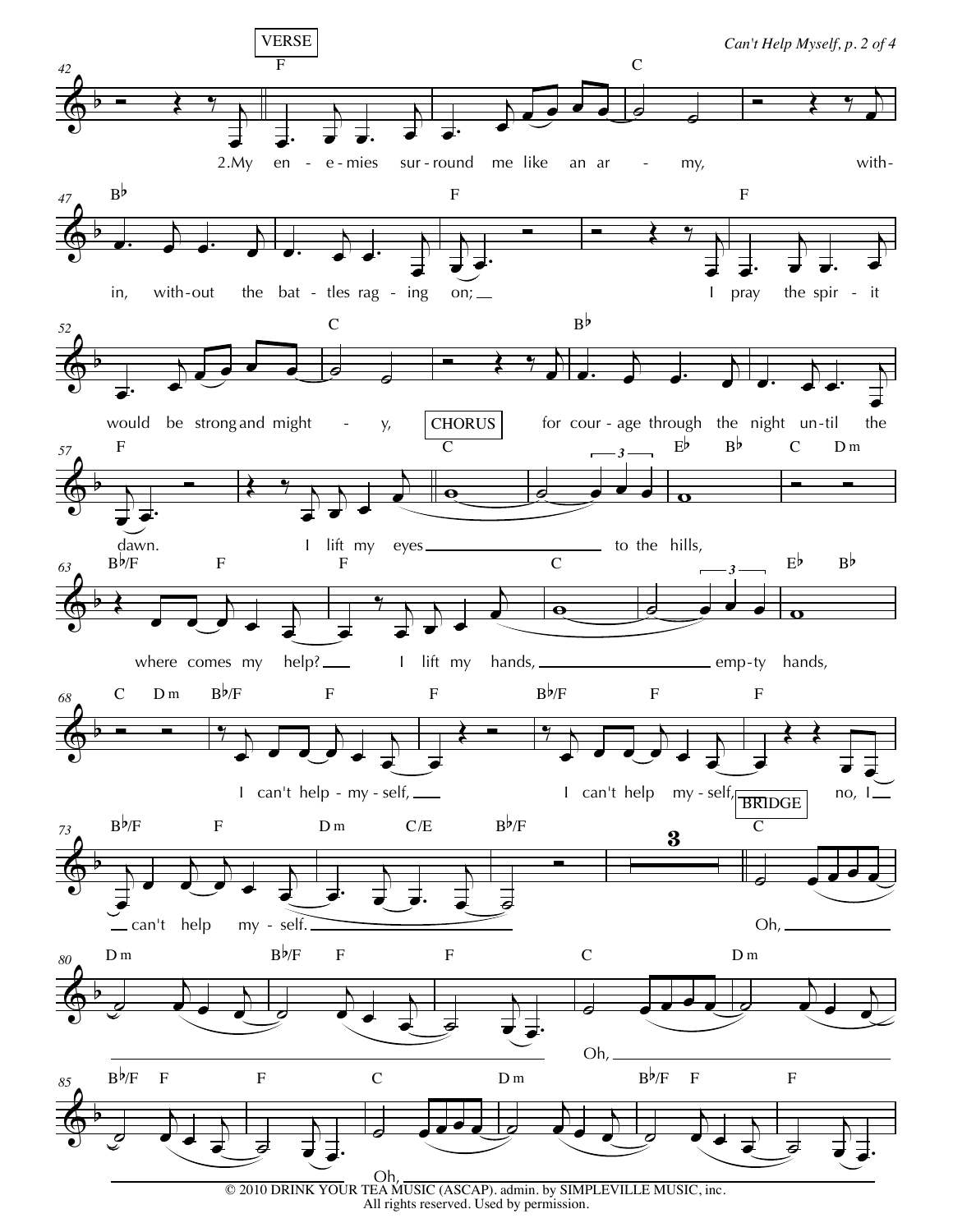

© 2010 DRINK YOUR TEA MUSIC (ASCAP). admin. by SIMPLEVILLE MUSIC, inc. All rights reserved. Used by permission.